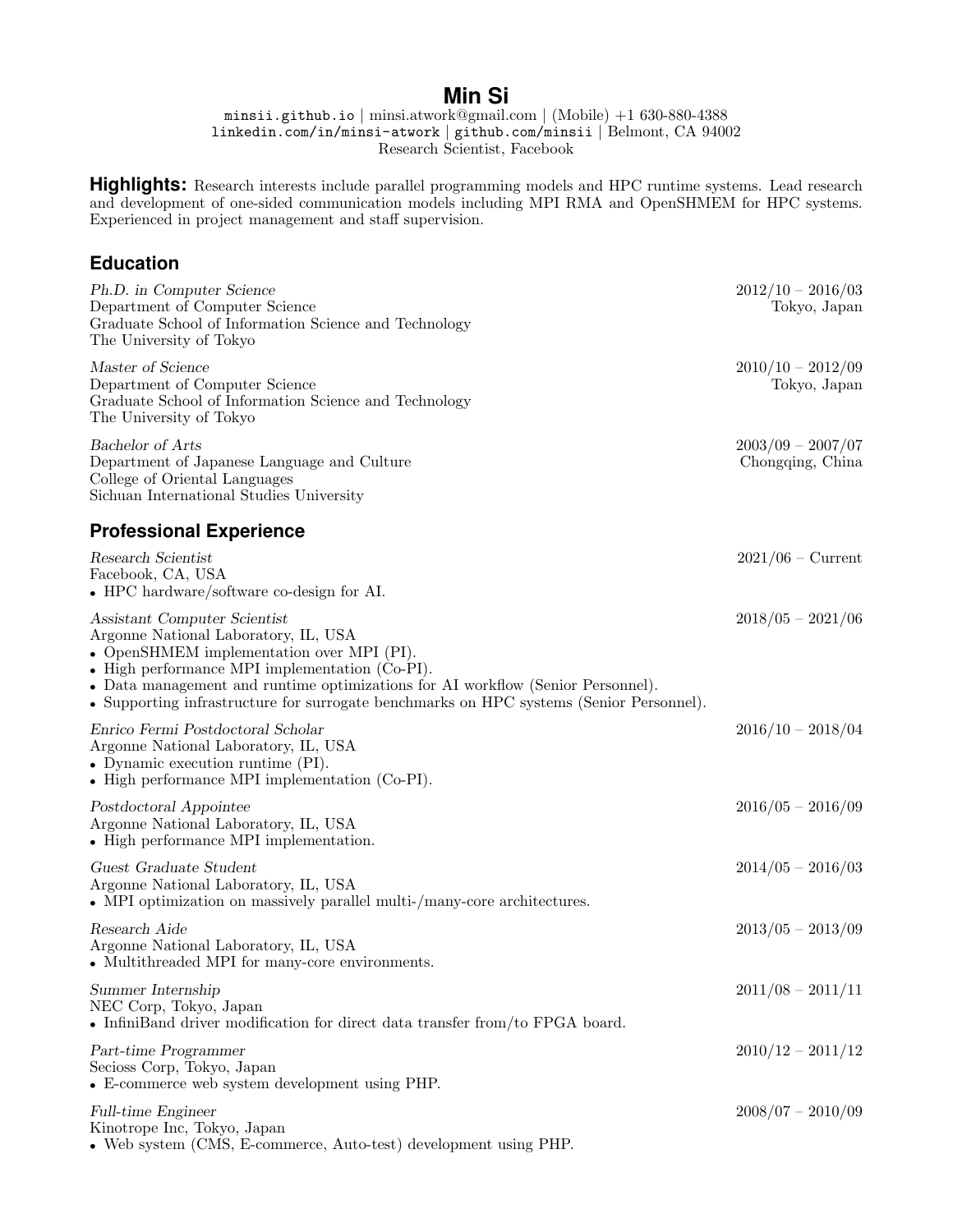#### Full-time Engineer 2007/07 – 2008/04

DGT Information Systems Ltd, Shanghai, China

• Credit card member management system development using Java.

## **Project Leadership**

OpenSHMEM over MPI: Analyzing and Improving the Suitability of MPI as an OpenSHMEM Runtime.

- PI. Period: 01/2021 06/2021. Technical Lead and Core Developer. Period: 08/2018 to 12/2020.
- Leading research and development of OpenSHMEM over MPI implementation. Managing project milestones and reporting to DOD program managers. Participating at OpenSHMEM specification committee and contributing to specification revisions. Serving as the committee RMA working group chair since 2020/11.
- Websites: http://www.mcs.anl.gov/project/oshmpi, https://github.com/pmodels/oshmpi
- Supervision (1 Postdoc): Huansong Fu: Postdoctoral Research Associate, period: 03/2019 to 08/2019. Predoctoral Research Associate, period: 08/2018 to 12/2018. Ph.D. student, Florida State University, USA, period: 05/2018 to 08/2018.

MPICH: A high-performance, portable implementation of the Message Passing Interface (MPI).

- Co-PI and Core Developer. Period: 10/2016 to 06/2021.
- Leading research and development of MPI RMA model and shared memory based communication. Driving new research directions such as optimizing runtime system for AI on HPC and using AI in communication system. Contributing to MPI RMA specification revision.
- Websites: http://www.mpich.org, https://github.com/pmodels/mpich
- Supervision (4 Graduate students): Michael Wilkins: Ph.D. student, Northwestern University, USA. Period: 08/2020 to 11/2020. Li Cao: Master student, University of Chicago, USA. Period: 08/2020 to 12/2020. Subhadeep Bhattacharya: Ph.D. student, Florida State University, USA. Period: 05/2019 to 08/2019. Sarunya Pumma: Ph.D. student, Virginia Tech, USA. Period: 08/2016 to 01/2017.

Braid: Data Flow Automation for Scalable and FAIR Science.

- Senior Personnel. Period: 10/2020 to 06/2021.
- Leading research and development of AI/DL data management and optimization on HPC systems. Co-working with Dr. Bogdan Nicolae.
- Supervision (1 Graduate student): Jie Liu: Ph.D. student, University of California, Merced, USA. Period: 01/2021 to present.

Beehive: A Dynamic Execution Environment for Performance, Power, and Resilience on Extreme-Scale Computing Systems.

- PI and Core Developer. Period:  $10/2016$  to  $03/2020$ .
- Leading research and development of the Beehive eco-system. Managing project milestones and reporting to Argonne LDRD program office. Collaborating research with Intel, RIKEN Japan, and BSC Spain.

• Website: http://www.mcs.anl.gov/project/casper, https://github.com/pmodels/casper

• Supervision (2 Graduate students): Kaiming Ouyang (joint project with MPICH): Ph.D. student, University of California, Riverside, USA. On PhD committee. Period: 10/2018 to present. Yanhao Chen: Ph.D. student, Rutgers University, USA. Period: 05/2018 to 08/2018.

## **Honors and Awards**

| Impact Argonne Award for Extraordinary Effort<br>Argonne National Laboratory, USA                                                                               | 2020/08       |
|-----------------------------------------------------------------------------------------------------------------------------------------------------------------|---------------|
| IEEE-CS Technical Consortium on High Performance Computing (TCHPC)<br>Early Career Researchers Award for Excellence in High Performance Computing. SC 2018, USA | 2018/11       |
| Best Paper Award at the 27th ACM International Symposium on High-Performance Parallel<br>and Distributed Computing (Top $1/112$ ). HPDC 2018, USA               | 2018/06       |
| Enrico Fermi Fellowship for Postdoctoral Scientists<br>Argonne National Laboratory, USA                                                                         | $2016 - 2018$ |
| Dean's Award for Outstanding Achievement Doctoral Course<br>The University of Tokyo, Japan                                                                      | 2016/03       |
| Fellowship Special Scholarship Program for International Students<br>The University of Tokyo, Japan                                                             | $2012 - 2015$ |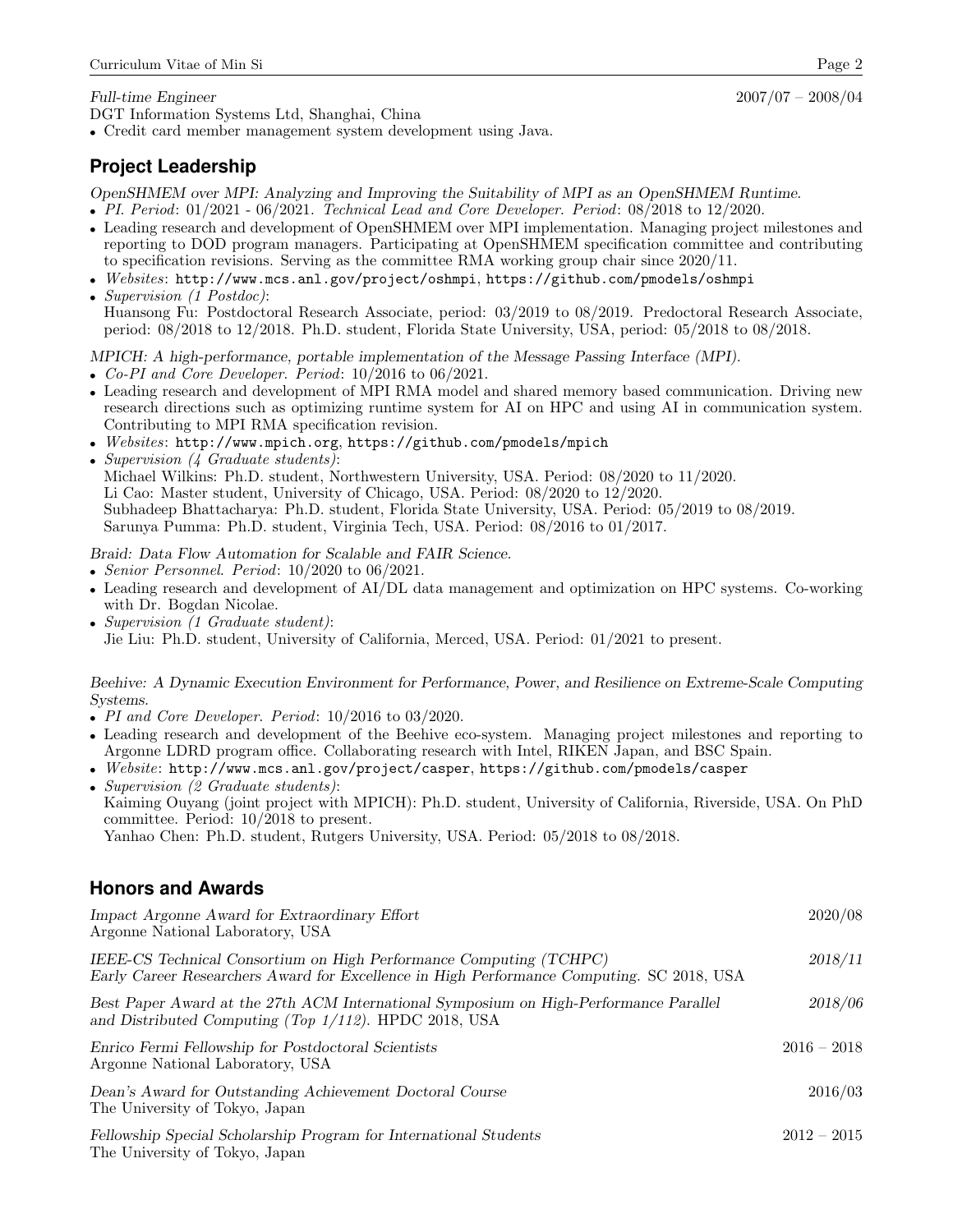Computer Science Research Award for Young Scientists 2012 Information Processing Society of Japan (IPSJ), Japan

#### **Selected Publications and Presentations**

#### **Refereed Journal Articles**

- 1. S. Pumma, M. Si, W. Feng, and P. Balaji. Scalable Deep Learning via I/O Analysis and Optimization. In ACM Transactions on Parallel Computing (TOPC), vol. 6, no. 2, pp. 1–34. June, 2019.
- 2. M. Si, A. J. Peña, J. Hammond, P. Balaji, M. Takagi, and Y. Ishikawa. Dynamic Adaptable Asynchronous Progress Model for MPI RMA Multiphase Applications. In IEEE Transactions on Parallel and Distributed Systems (TPDS), vol. 29, no. 9, pp. 1975–1989. September, 2018.

#### **Research Papers in Refereed Conferences (peer-reviewed)**

- 1. K. Ouyang, M. Si, A. Hori, Z. Chen, and P. Balaji. Daps: A Dynamic Asynchronous Progress Stealing Model for MPI Communication. In Proceedings of 2021 IEEE International Conference on Cluster Computing (CLUSTER), pages 516–527. September 2021.
- 2. K. Ouyang, M. Si, A. Hori, Z. Chen, and P. Balaji. CAB-MPI: Exploring Interprocess Work-Stealing toward Balanced MPI Communication. In Proceedings of the International Conference for High Performance Computing, Networking, Storage and Analysis (SC 2020). IEEE Press, Article 36, 1–15. (Acceptance Rate: 25.4% )
- 3. A. Amer, C. Archer, [et al, including M. Si]. Software Combining to Mitigate Multithreaded MPI Contention. In Proceedings of the 33rd ACM International Conference on Supercomputing (ICS 2019), pages 367–379. June 2019. (Acceptance Rate: 23% )
- 4. A. Hori, M. Si (Joint First Co-Author), B. Gerofi, M. Takagi, J. Dayal, P. Balaji, and Y. Ishikawa. Process-in-Process: Techniques for Practical Address-Space Sharing. In Proceedings of the 27th International Symposium on High-Performance Parallel and Distributed Computing (HPDC 2018), pages 131–143. June 2018. Best Paper Award. (Acceptance Rate: 19.6% )
- 5. Sarunya Pumma, M. Si, Wu-Chun Feng, and P. Balaji. Parallel I/O Optimizations for Scalable Deep Learning. In Proceedings of 2017 IEEE 23rd International Conference on Parallel and Distributed Systems (ICPADS 2017), pages 720–729. December 2017.
- 6. M. Si and P. Balaji. Process-based Asynchronous Progress Model for MPI Point-To-Point Communication. In Proceedings of 2017 IEEE 19th International Conference on High Performance Computing and Communications (HPCC 2017), pages 206–214. December 2017. (Acceptance Rate: 38% )
- 7. Sarunya Pumma, M. Si, Wu-Chun Feng, and P. Balaji. Towards Scalable Deep Learning via I/O Analysis and Optimization. In Proceedings of 2017 IEEE 19th International Conference on High Performance Computing and Communications (HPCC 2017), pages 223–230. December 2017. (Acceptance Rate: 38% )
- 8. K. Raffenetti, A. Amer, [et al, including M. Si]. Why is MPI so Slow? Analyzing the Fundamental Limits in Implementing MPI-3.1. In Proceedings of the International Conference for High Performance Computing, Networking, Storage and Analysis (SC 2017), pages 62:1–62:12. November 2017. (Acceptance Rate: 18% )
- 9. M. Si, A. J Peña, J. Hammond, P. Balaji, M. Takagi, and Y. Ishikawa. Casper: An Asynchronous Progress Model for MPI RMA on Many-Core Architectures. In Proceedings of the IEEE/ACM International Parallel and Distributed Processing Symposium (IPDPS 2015), pages 665–676, May 2015. (Acceptance Rate: 21.8% )
- 10. M. Si, A. J Peña, J. Hammond, P. Balaji, and Y. Ishikawa. Scaling NWChem with Efficient and Portable Asynchronous Communication in MPI RMA. In Proceedings of 8th IEEE International Scalable Computing Challenge - Colocated with IEEE/ACM CCGrid 2015, pages 811–816, May 2015. (Acceptance Rate: 33% )
- 11. M. Si, A. J. Peña, P. Balaji, M. Takagi, and Y. Ishikawa. MT-MPI: Multithreaded MPI for Many-core Environments. In Proceedings of the 28th ACM International Conference on Supercomputing (ICS 2014), pages 125–134. May 2014. (Acceptance Rate: 21% )

#### **Research Papers in Refereed Workshops (peer-reviewed)**

- 1. M. Wilkins, Y. Guo, R. Thakur, N. Hardavellas, P. Dinda and M. Si. A FACT-based Approach: Making Machine Learning Collective Autotuning Feasible on Exascale Systems. In 2021 Workshop on Exascale MPI  $(ExaMPI)$ , pages 36–45. November 2021.
- 2. M. Si, H. Fu, J. Hammond, and P. Balaji. OpenSHMEM over MPI as a Performance Contender: Thorough Analysis and Optimizations. In OpenSHMEM and Related Technologies Workshop 2021. September 14–16, 2021.
- 3. M. Si, Y. Ishikawa, and M. Tatagi. Direct MPI Library for Intel Xeon Phi Co-Processors. In Proceedings of the 2013 IEEE 27th International Parallel and Distributed Processing Symposium Workshops - PhD Forum (IPDPSW), pages 816-–824, May 2013.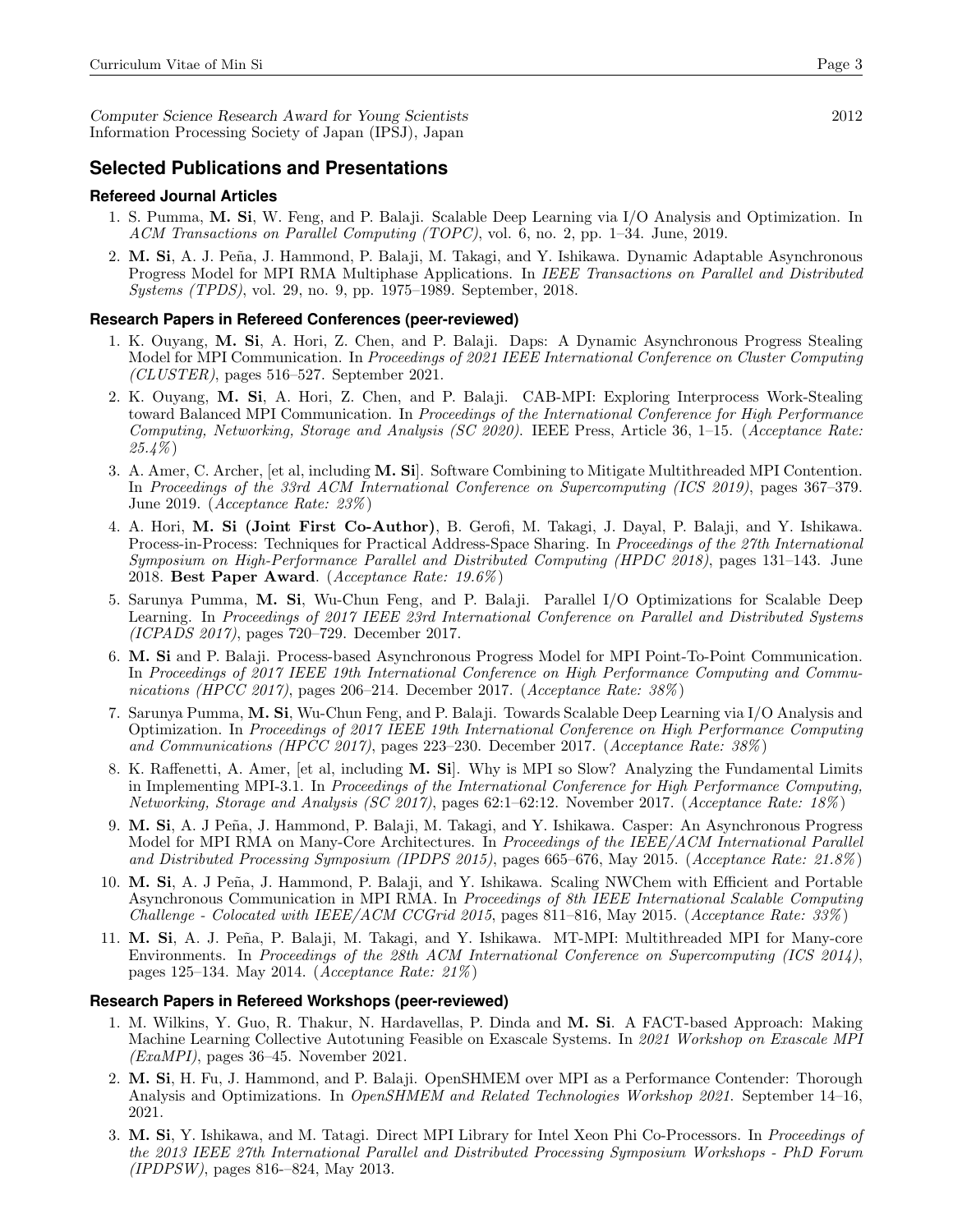4. M. Si and Y. Ishikawa. Design of Direct Communication Facility for Many-Core Based Accelerators. In Proceedings of the 2012 IEEE 26th International Parallel and Distributed Processing Symposium Workshops - PhD Forum (IPDPSW), pages 924-–929, May 2012.

### **Thesis**

- 1. Min Si. Techniques For Enabling Highly Efficient Message Passing on Many-Core Architectures. Dissertation. Department of Computer Science, Graduate School of Information Science and Technology, The University of Tokyo, Japan. March 2016.
- 2. Min Si. Communication Facility in Manycore-based Cluster System. Master Thesis. Department of Computer Science, Graduate School of Information Science and Technology, The University of Tokyo, Japan. September 2012.

### **Invited Talks**

General HPC Runtime Systems.

- Challenges and Opportunities in Co-Design for High-Performance Computing Software Systems *Invited talk at* UMN Cloud Data Center and Edge (CDCE) workshop, 2021/02
- Co-Design for High-Performance Computing Software Systems. REBASE talk at ACM SIGPLAN conference on Systems, Programming, Languages, and Applications: Software for Humanity (SPLASH 2020).
- AI@Edge: Software System Implications. Microelectronics Workshop at Argonne National Laboratory, October 2019.

#### OpenSHMEM.

- OpenSHMEM over MPI: A Performance Contender. OpenSHMEM Birds of a Feather (unofficial) at SC20.
- OpenSHMEM over MPI: Capabilities and Challenges. OpenSHMEM Birds of a Feather at SC19.
- Performance Analysis of MPI RMA in Supporting OpenSHMEM Runtime. OpenSHMEM Birds of a Feather at SC18.
- OpenSHMEM over Portable MPI RMA with Asynchronous Progress Support. OpenSHMEM Birds of a Feather at SC17.

Beehive and MPI.

- Towards Dynamic Communication Runtime for Scalable Irregular Parallel Computing. Florida State University, December 2018.
- Towards Portable and Adaptable Asynchronous Communication for One-Sided Applications. Tenth International Workshop on Parallel Programming Models and Systems Software for High-End Computing (P2S2 2017).
- Data Locality Challenges in Irregular Applications for Exascale Programing. Fourth Workshop on Programming Abstractions for Data Locality (PADAL 2017).

## **Professional Services and Activities**

### **Editorial Affiliations**

- IEEE Transactions on Parallel and Distributed Systems (IEEE TPDS). Co-Editor of Special Section on Parallel and Distributed Computing Techniques for AI, ML and DL in 2021, 2020.
- Software: Practice and Experience (SPE). Co-Editor of Special Issue on: New Trends in High Performance Computing: Software Systems and Applications in 2021.
- International Journal of Concurrency and Computation: Practice and Experience (CCPE). Guest Co-Editor of the Special Issue on Programming Models and Applications for Multicores and Manycores (PMAM) in 2021, 2020, 2019. Guest Co-Editor of the Special Issue on Parallel Programming Models and Systems Software (P2S2) in 2021-2020.
- Elsevier International Journal of Parallel Computing (PARCO). Guest Co-Editor of the Special Issue on Applications and System Software for Hybrid Exascale Systems (AsHES) in 2019, 2018. Guest Co-Editor of the Special Issue on Parallel Programming Models and Systems Software (P2S2) in 2019, 2018. Guest Co-Editor of the Special Issue on Programming Models and Applications for Multicores and Manycores (PMAM) in 2018.

### **Chair and Co-Chair - Conferences / Workshops**

- IEEE International Conference on High Performance Computing, Data, and Analytics (HiPC). Program Track Vice-chair of 2021.
- IEEE Symposium on High Performance Interconnects (HOTI). Program Co-Chair of 2021.
- International Workshop on Accelerators and Hybrid Emerging Systems (AsHES), held in conjunction with IEEE International Parallel and Distributed Processing Symposium (IPDPS). General Chair of 2021, 2020. Program Co-Chair of 2019, 2018.